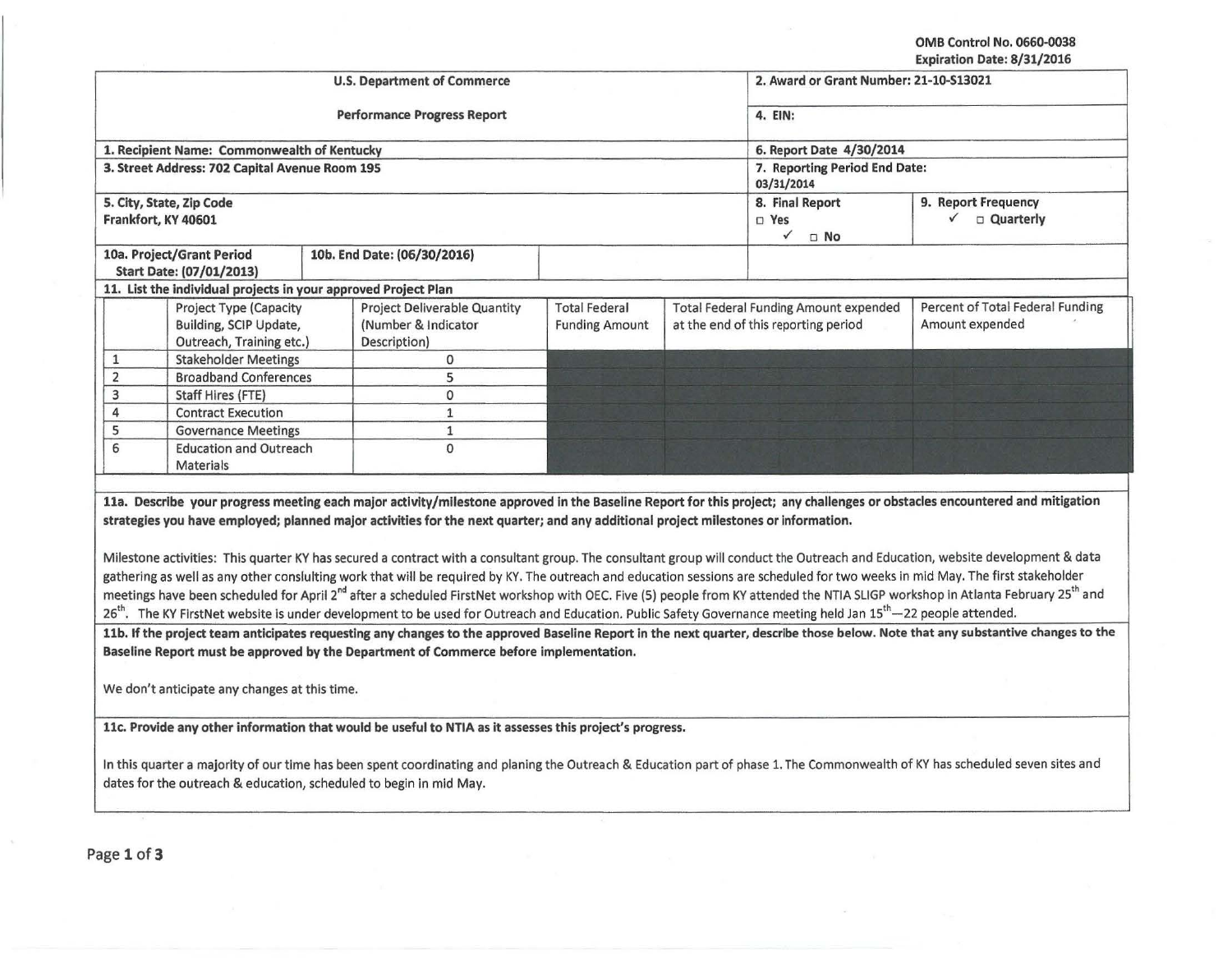lld. Describe any success stories or best practices you have identified. Please be as specific as possible.

## 12. Personnel

12a. If the project is not fully staffed, describe how any lack of staffing may impact the project's time line and when the project will be fully staffed.

There are several additional part time staff members that may be added when outreach begins. Due to increasing project requirements and workloads, two staff members percentage of time used toward the project was increased.

12b. Staffing Table

| <b>Job Title</b>     | FTE % | <b>Project(s) Assigned</b>             | Change                |
|----------------------|-------|----------------------------------------|-----------------------|
| <b>SWIC</b>          | 75%   | Provide oversight of the SLIGP project | Incresed Support 25%  |
| <b>Staff Member</b>  | 100%  | Provide administrative support         | Increased support 50% |
| <b>Stafff Member</b> | 100%  | <b>Provide Project Support</b>         | No change             |

Add Row Remove Row

## 13. Subcontracts (Vendors and/or Subrecipients)

13a. Subcontracts Table -Include all subcontractors. The totals from this table must equal the "Subcontracts Total" in Question 14f.

| Name                          | <b>Subcontract Purpose</b>                    | Type<br>(Vendor/Subrec.) | RFP/RFQ<br>Issued<br>(Y/N) | Contract<br>Executed<br>(Y/N) | Start<br>Date | End<br>Date | <b>Total Federal</b><br><b>Funds Allocated</b> | <b>Total Matching</b><br><b>Funds Allocated</b> | Project and % Assigned |
|-------------------------------|-----------------------------------------------|--------------------------|----------------------------|-------------------------------|---------------|-------------|------------------------------------------------|-------------------------------------------------|------------------------|
| Michael Baker<br>& Associates | <b>Website Development</b>                    | Vendor                   | N                          |                               | 2/20/14       | 6/30/<br>16 | \$225,000                                      |                                                 |                        |
| Michael Baker<br>& Associates | Data Collection                               | Vendor                   | N                          |                               | 2/20/14       | 6/30/<br>16 | \$500,000                                      |                                                 |                        |
| Michael Baker<br>& Associates | <b>Outreach &amp; Education</b><br>Consulting | Vendor                   | N                          |                               | 2/20/14       | 6/30/<br>16 | \$543,750                                      |                                                 |                        |

Add Row Remove Row

13b. Describe any challenges encountered with vendors and/or subrecipients.

KY hired a consultant group to provide outreach & education services, web development, data collection and other planning or project related duties that may be required.